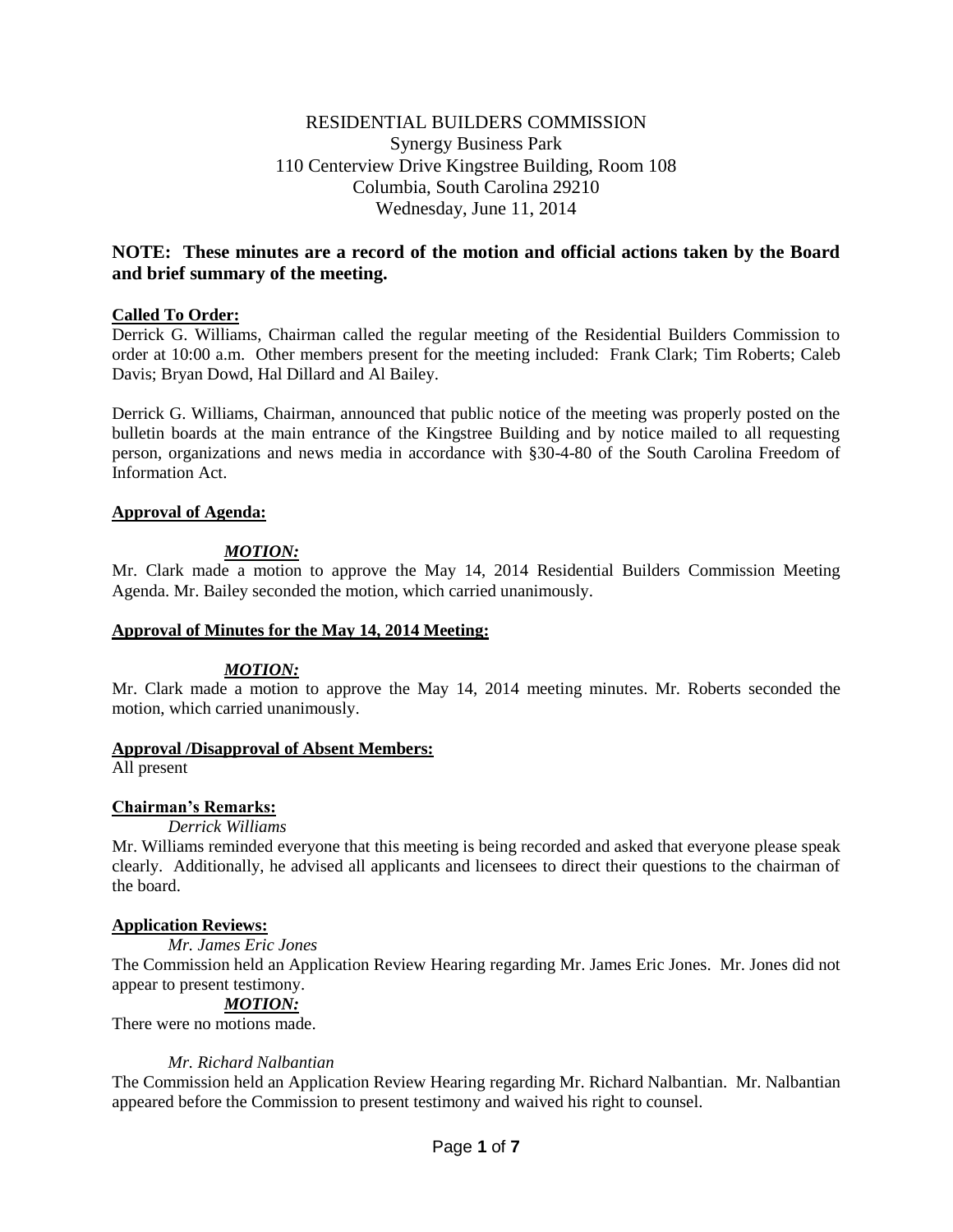## *MOTION:*

Mr. Bailey made a motion to allow Mr. Nalbantian to sit for the Residential Builders exam. Mr. Clark seconded the motion, which carried unanimously.

## *Mr. Christopher Byrne*

The Commission held an Application Review Hearing regarding Mr. Christopher Byrne. Mr. Byrne appeared before the Commission to present testimony and waived his right to counsel.

## *MOTION:*

Mr. Bailey made a motion for Mr. Byrne to submit a letter of experience from his formal employee to be approved by the Administrator. Davis seconded the motion, which carried unanimously.

### *Mr. Gregory Zakrzewski*

The Commission held an Application Review Hearing regarding Mr. Gregory Zakrzewski. Mr. Zakrzewski appeared before the Commission to present testimony and waived his right to counsel.

### *MOTION:*

Mr. Roberts made a motion to allow Mr. Zakrzewski to sit for the Residential Builders Exam. Mr. Dillard seconded the motion, which carried unanimously.

### *Mr. Ryan McCleary*

The Commission held an Application Review Hearing regarding Mr. Ryan McCleary . Mr. McCleary appeared before the Commission to present testimony and waived his right to counsel.

### *MOTION:*

Mr. Dillard made a motion to go into executive session. Mr. Bailey seconded the motion, which carried unanimously.

## *MOTION:*

Mr. Bailey made a motion to come out of executive session. Mr. Dowd seconded the motion, which carried unanimously.

## *MOTION:*

Mr. Roberts made a motion to allow Mr. McCleary to sit for the Residential Builders exam after he has completed the builders course. Mr. Bailey seconded the motion, which carried unanimously.

#### *Mr. Brady McCann*

The Commission held an Application Review Hearing regarding Mr. Brady McCann. Mr. McCann appeared before the Commission to present testimony and waived his right to counsel.

## *MOTION:*

Mr**.** Dillard made a motion to allow Mr. McCann to sit for the Residential Builders examination. Mr. Roberts seconded the motion, which carried unanimously.

#### *Mr. Anthony Chestnutt*

The Commission held an Application Review Hearing regarding Mr. Anthony Chestnutt. Mr. Chestnutt appeared before the Commission to present testimony and waived his right to counsel.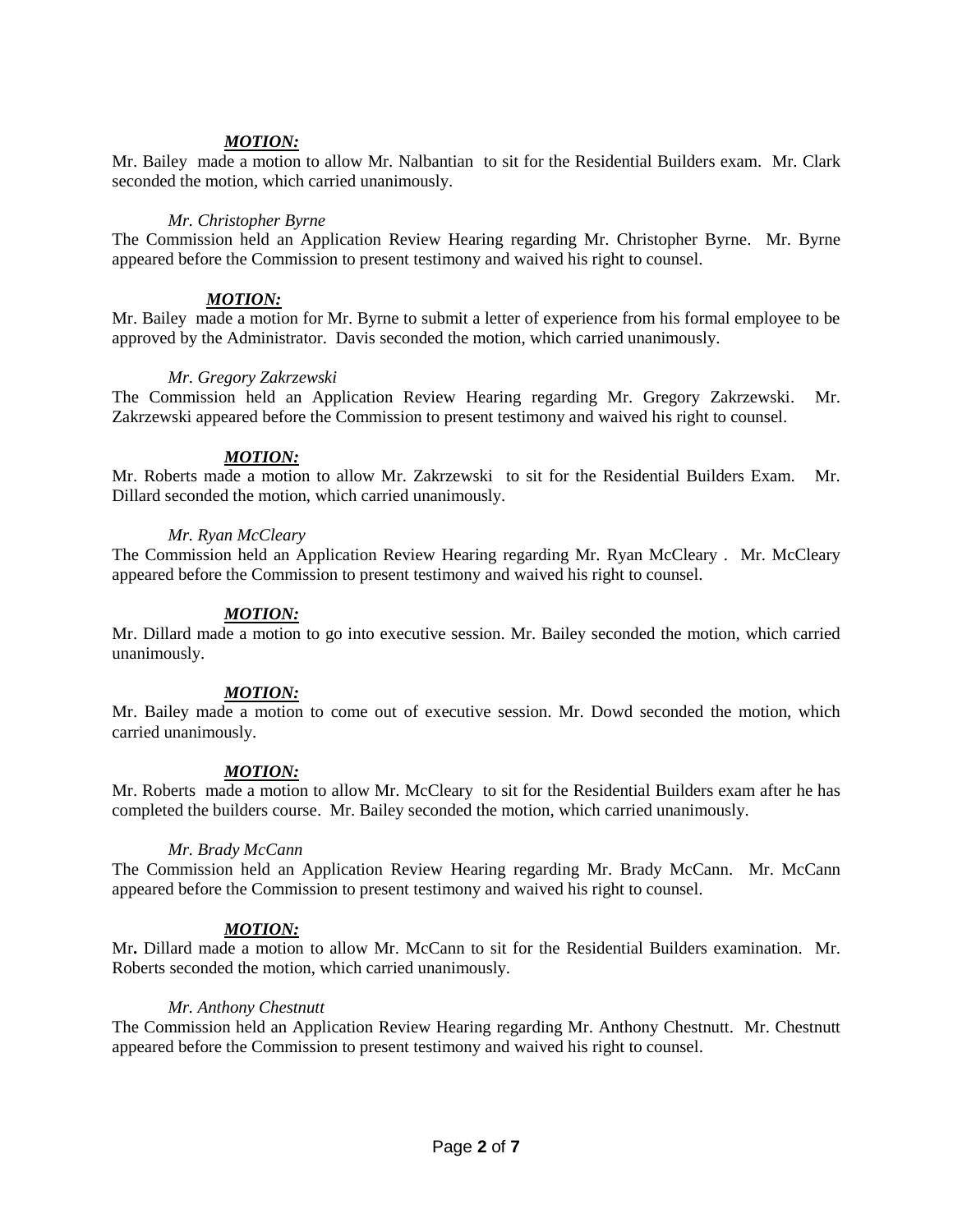## *MOTION:*

Mr. Bailey made a motion to allow Mr. Chestnutt to get his registration. Mr. Dillard seconded the motion, which carried unanimously.

### *Mr. Daniel Dorneanu*

The Commission held an Application Review Hearing regarding Mr. John Dorneanu. Mr. Dorneanu appeared before the Commission to present testimony and waived his right to counsel.

## *MOTION:*

Mr. Dowd made a motion to allow Mr. Dorneanu to sit for the Residential Electrical exam . Mr. Roberts seconded the motion, which carried unanimously.

### *Mr. Enrico Morris*

The Commission held an Application Review Hearing regarding Mr. Enrico Morris. Mr. Morris did not appear before the Commission to present testimony.

## *MOTION:*

No motion was made

### *Mr. David Jones*

The Commission held an Application Review Hearing regarding Mr. David Jones. Mr. Jones appeared before the Commission to present testimony and waived his right to counsel.

## *MOTION:*

Mr. Clark made a motion to allow Mr. Jones to sit for the Residential Builders exam. Mr. Roberts seconded the motion, which carried unanimously.

#### *Mr. Reuben Mann*

The Commission held an Application Review Hearing regarding Mr. Reuben Mann. Mr. Mann appeared before the Commission to present testimony and waived his right to counsel.

## *MOTION:*

Mr. Clark made a motion to allow Mr. Mann to sit for the Residential Builders exam. Mr. Roberts seconded the motion, which carried unanimously.

#### *Mr. Robert Lyles*

The Commission held an Application Review Hearing regarding Mr. Robert Lyles. Mr. Lyles appeared before the Commission to present testimony and waived his right to counsel.

## *MOTION:*

Mr. Roberts made a motion to allow Mr. Lyles to sit for the Residential Builders exam. Mr. Bailey seconded the motion, which carried unanimously.

## *Mr. Daren McKenzie*

The Commission held an Application Review Hearing regarding Mr. Daren McKenzie. Mr. McKenzie appeared before the Commission to present testimony and waived his right to counsel.

## *MOTION:*

Mr. Bailey made a motion to allow Mr. McKenzie to sit for the Residential Builders exam. Mr. Clark and Mr. Roberts seconded the motion, which carried unanimously.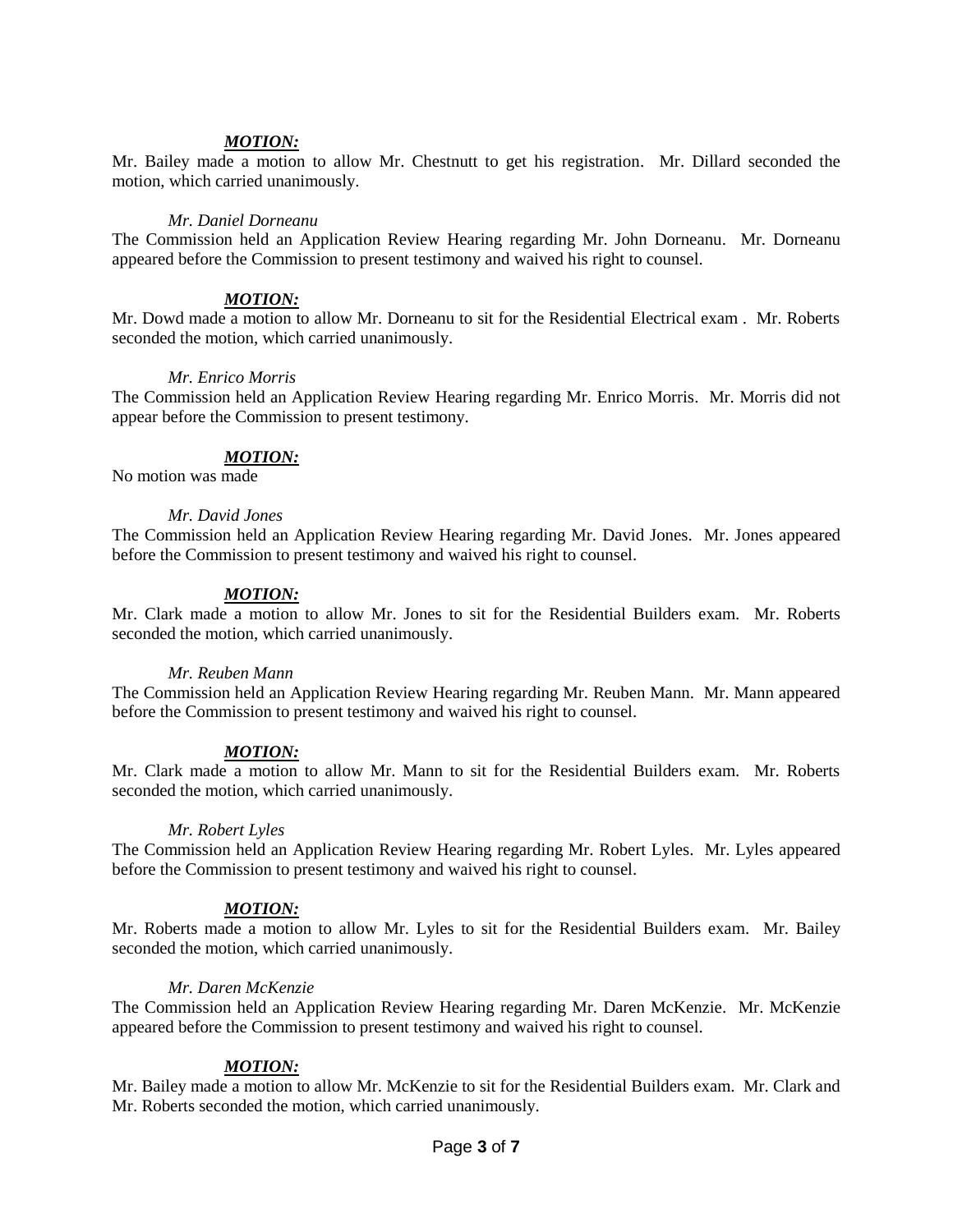### *Mr. Michael Adams*

The Commission held an Application Review Hearing regarding Mr. Michael Adams. Mr. Adams appeared before the Commission to present testimony and waived his right to counsel.

### *MOTION:*

Mr. Bailey made a motion to allow Mr. Adams to sit for the Residential Heating and Air exam. Mr. Dillard seconded the motion, which carried unanimously.

### *Ms. Rachel Montgomery*

The Commission held an Application Review Hearing regarding Ms. Rachel Montgomery. Ms. Montgomery appeared before the Commission to present testimony and waived his right to counsel.

### *MOTION:*

Mr. Bailey made a motion to allow the request for reinstatement of Residential Specialty Registration under the condition that Ms. Montgomery provide a satisfaction of lien from Jennifer Hudson. Mr. Clark seconded the motion, which carried unanimously.

### **Owner/Builder Exemption:**

*Mr. Jose Mercado and Jestine Peters*

The Commission held a Review Hearing regarding Mr. Jose Mercado and Ms. Jestine Peters. Mr. Mercado and Ms. Peters appeared before the Commission to present testimony and waived his right to counsel.

### *MOTION:*

Mr. Bailey made a motion to go into executive session. Mr. Dillard seconded the motion, which carried unanimously.

## *MOTION:*

Mr. Davis made a motion to come out of executive session. Mr. Dowd seconded the motion, which carried unanimously.

#### *MOTION:*

Mr. Dowd made a motion to allow Mr. Mercado and Ms. Peters to sale the property under the owner/builder exemption. Mr. Davis seconded the motion, which did not carry unanimously, Mr. Clark was not in favor of the motion.

## **Final Order Hearings:**

*Mr. John Nester case # 2012-73 & 2012-125* The Board held a Final Order hearing regarding Mr. John Nester

## *MOTION:*

Mr. Bailey made a motion to uphold the Hearing Officer's Recommendation. Mr. Roberts seconded the motion, which carried unanimously.

#### *Mr. Kelsey Adams case #2012-326*

The Board held a Final Order hearing regarding Mr. Kelsey Adams.

## *MOTION:*

Mr. Bailey made a motion to uphold the Hearing Officer's Recommendation. Mr. Davis seconded the motion, which carried unanimously.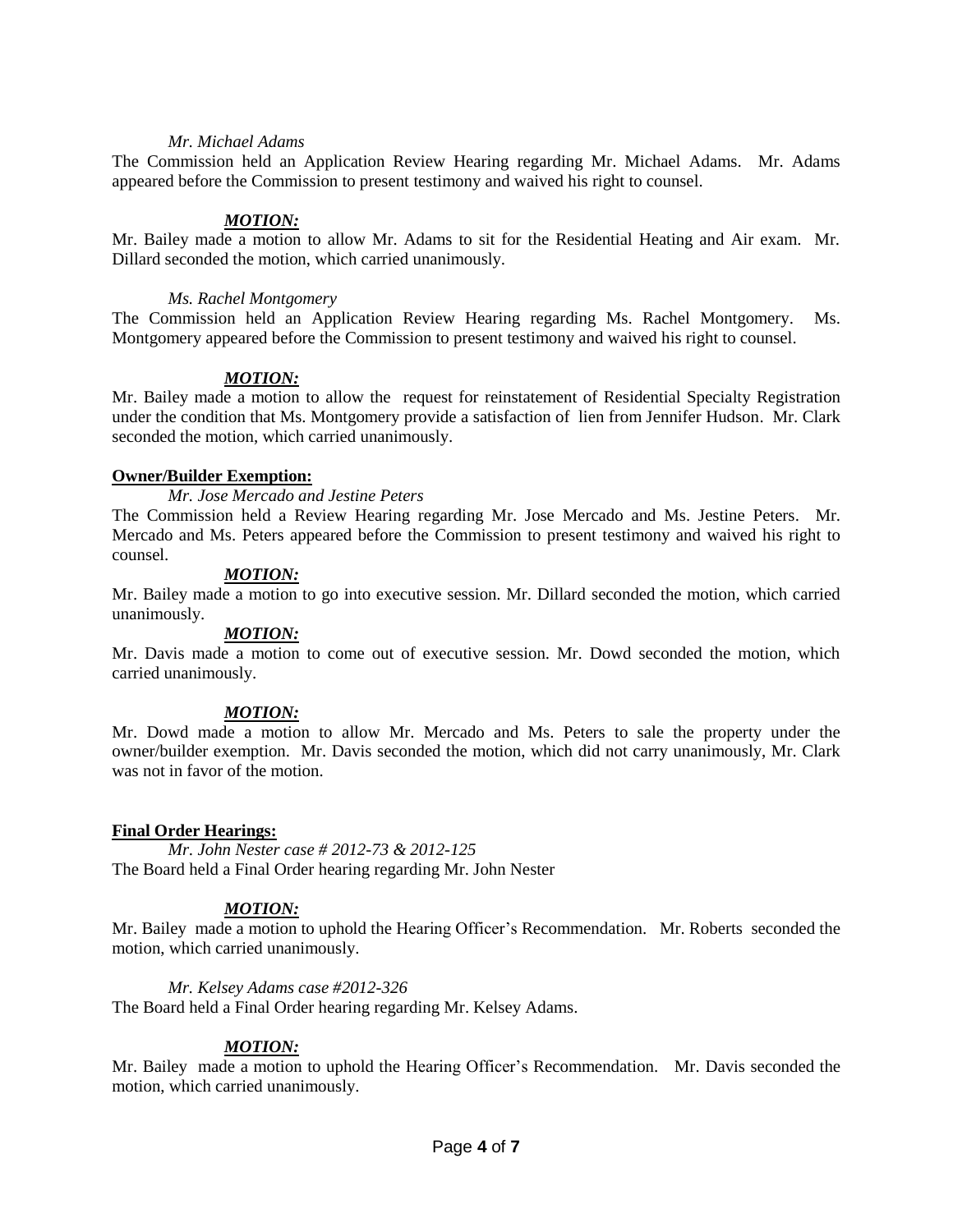### *Mr. Derrick French case # 2012-327*

The Board held a Final Order hearing regarding Mr. French.

### *MOTION:*

Mr. Bailey made a motion to go into executive session. Mr. Dillard seconded the motion, which carried unanimously.

### *MOTION:*

Mr. Davis made a motion to come out of executive session. Mr. Dowd seconded the motion, which carried unanimously.

## *MOTION:*

Mr. Bailey made a motion to uphold the Hearing Officer's Recommendation. Mr. Roberts seconded the motion, which carried unanimously.

#### *Mr. Jonathan Nix case # - 2012-295*

The Board held a Final Order hearing regarding Mr. Jonathan Nix. Mr. Roberts recused himself.

## *MOTION:*

Mr. Davis made a motion to uphold the Hearing Officer's Recommendation. Mr. Bailey seconded the motion, which carried unanimously.

#### *Mr. Malcolm Mazyck case # - 2012-345*

The Board held a Final Order hearing regarding Mr. Malcolm Mazyck.

## *MOTION:*

Mr. Bailey made a motion to uphold the Hearing Officer's Recommendation. Mr. Davis seconded the motion, which carried unanimously.

*Mr. Corie Johnson case # - 2011-631*  The Board held a Final Order hearing regarding Mr. Corie Johnson.

*Mr. Brian West case # - 2013-170* 

The Board held a Final Order hearing regarding Mr. Brian West.

## *MOTION:*

Mr. Bailey made a motion to uphold the Hearing Officer's Recommendation. Mr. Davis seconded the motion, which carried unanimously.

*Mr. Donny Sherfield case # - 2013-106 & 2013-199*  The Board held a Final Order hearing regarding Mr. Donny Sherfield.

## *MOTION:*

Mr. Davis made a motion to uphold the Hearing Officer's Recommendation. Mr. Roberts seconded the motion, which carried unanimously.

*Mr. Homer Hawkins case # - 2013-327* 

The Board held a Final Order hearing regarding Mr. Homer Hawkins.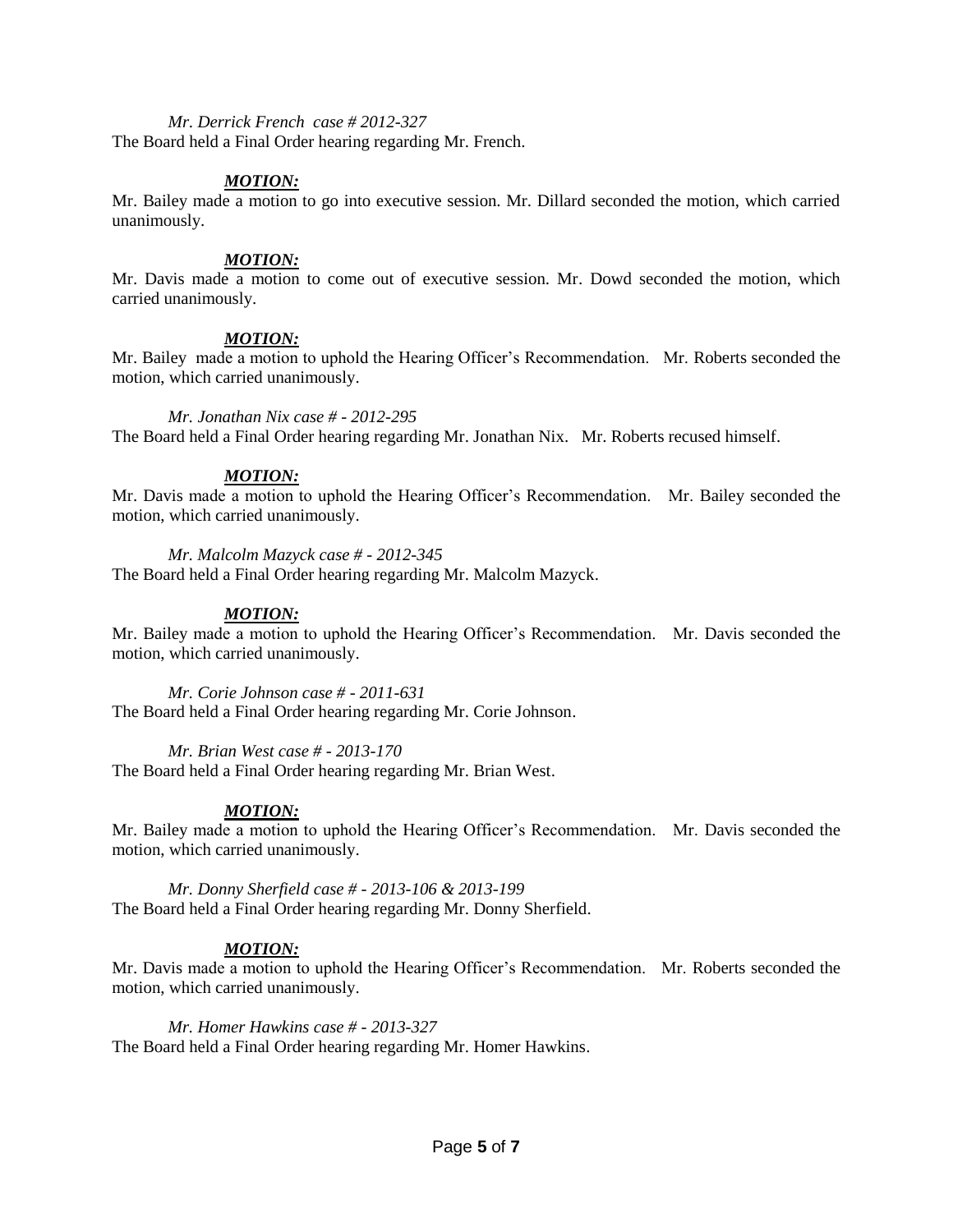## *MOTION:*

Mr. Davis made a motion to uphold the Hearing Officer's Recommendation. Mr. Dowd seconded the motion, which carried unanimously.

### *Mr. Robert Penney case # - 2013-349*

The Board held a Final Order hearing regarding Mr. Robert Penney.

### *MOTION:*

Mr. Bailey made a motion to uphold the Hearing Officer's Findings of Fact, but recommend license be suspended until Mr. Penney provides a satisfaction or payment plan for the Judgment to Discover. Mr. Davis seconded the motion, which carried unanimously.

## *Mr. David McCarthy case # - 2012-460*

The Board held a Final Order hearing regarding Mr. David McCarthy.

## *MOTION:*

Mr. Roberts made a motion to uphold the Hearing Officer's Recommendation. Mr. Bailey seconded the motion, which carried unanimously.

### *Mr. Thomas Grecheski case # - 2012-457*

The Board held a Final Order hearing regarding Mr. Thomas Grecheski. Mr. Grecheski appeared and asked for a reduction in fine for violation A and B.

## *MOTION:*

Mr. Bailey made a motion to uphold the Hearing Officer's Recommendation but reduce the total fine from \$1250.00 to \$750.00. Mr. Roberts seconded the motion, which carried unanimously.

## **Approval of Administrators Recommendation for Bond Claim:**

*Mr. Benn Ciardi- case # 2011-574*

The Board held an Administrator's recommendation for bond claim.

## *MOTION:*

Mr. Roberts made a motion to approve recommendation. Mr. Dowd seconded the motion, which carried unanimously.

## **Administrator's Remarks:**

Mrs. Baumberger gave copies of the new bond form for the commissioners to see.

## **OIE Report – Mr. Todd Bond:**

*Todd Bond, Chief Investigator of OIE*

**Complaints Received -** 257 **Active Investigations –** 82 **Closed Cases –** 236

#### **New Business**

A. Recommendations of IRC

*MOTION:*

Mr. Davis made a motion to approve the Recommendation of the IRC. Mr. Roberts seconded the motion, which carried unanimously.